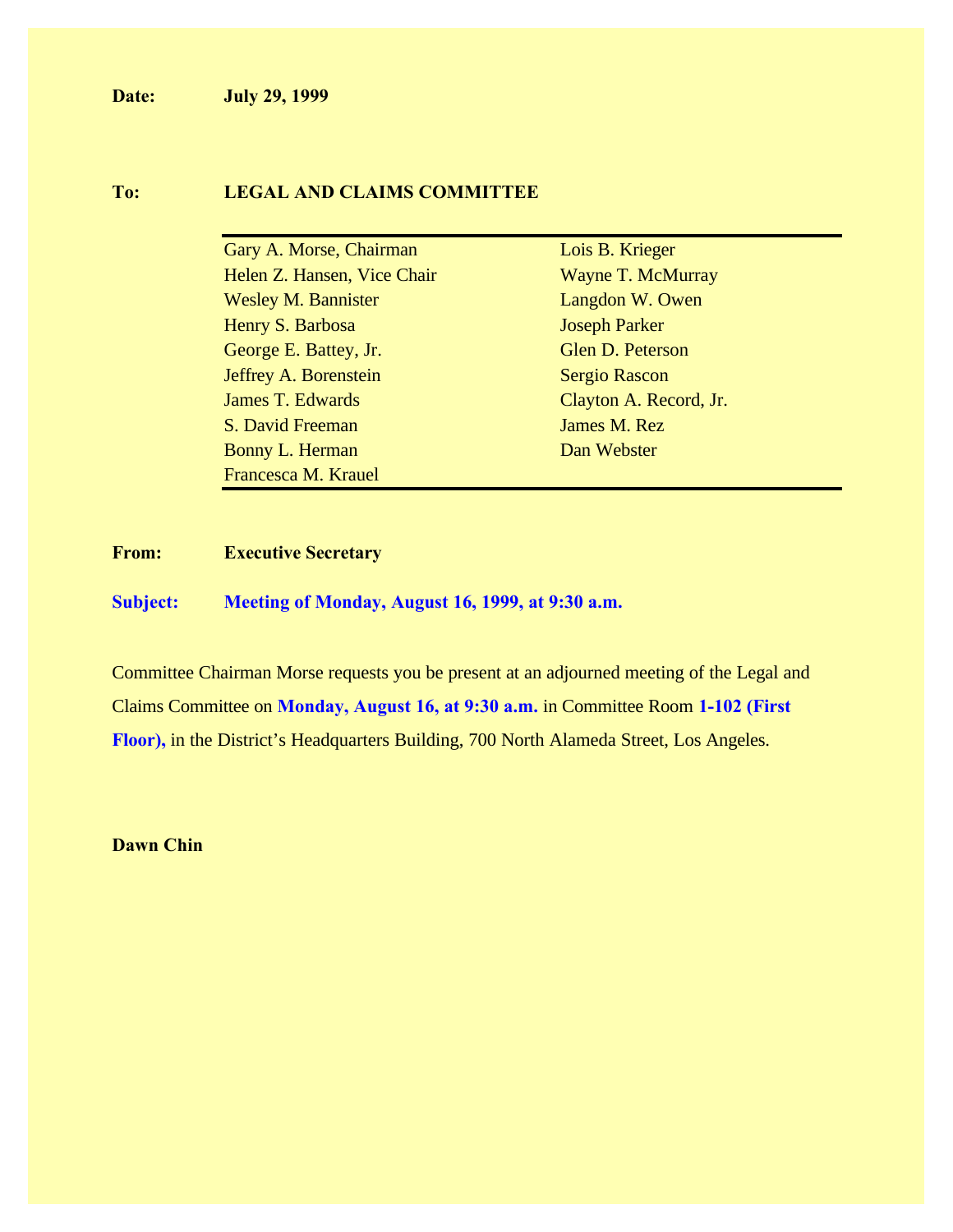# **AGENDA**

# **ADJOURNED LEGAL AND CLAIMS COMMITTEE MEETING WITH BOARD OF DIRECTORS\***

# **August 16, 1999**

## **9:30 AM**

MWD Headquarters Building **ü** Room 1-102, 1st Floor **ü** 700 N. Alameda Street **ü** Los Angeles, CA 90012

\*The Metropolitan Water District's Legal and Claims Committee meeting is noticed as a joint committee meeting with the Board of Directors for the purpose of compliance with the Brown Act. Members of the Board who are not assigned to the Legal and Claims Committee may participate as members of the Board, whether or not a quorum of the Board is present. In order to preserve the function of the committee as advisory to the Board, members of the Board who are not assigned to the Legal and Claims Committee will not vote on matters before the Legal and Claims Committee.

- **1. ADDITIONS TO THE AGENDA** (As required by Gov. Code, § 54954.2, subd. (b).)
- **2. OPPORTUNITY FOR MEMBERS OF THE PUBLIC TO ADDRESS THE COMMITTEES ON MATTERS WITHIN THE COMMITTEE'S JURISDICTION** (As required by Gov. Code, § 54954.3, subd.(a).)
- **3. APPROVAL OF THE MINUTES OF THE LEGAL AND CLAIMS COMMITTEE MEETING HELD JULY 12, 1999** (a copy has been mailed to each Director)
- **4. CONSENT CALENDAR ITEMS ACTION**

None.

# **5. OTHER BOARD ITEMS - ACTION**

9-6 Hearing on and Amendment to Resolution of Necessity and Authorization for Agreement for Joint Public Use of Land Owned by San Bernardino Valley Water Conservation District (Santa Barbara Superior Court Case No. 225737) (L&C—Action)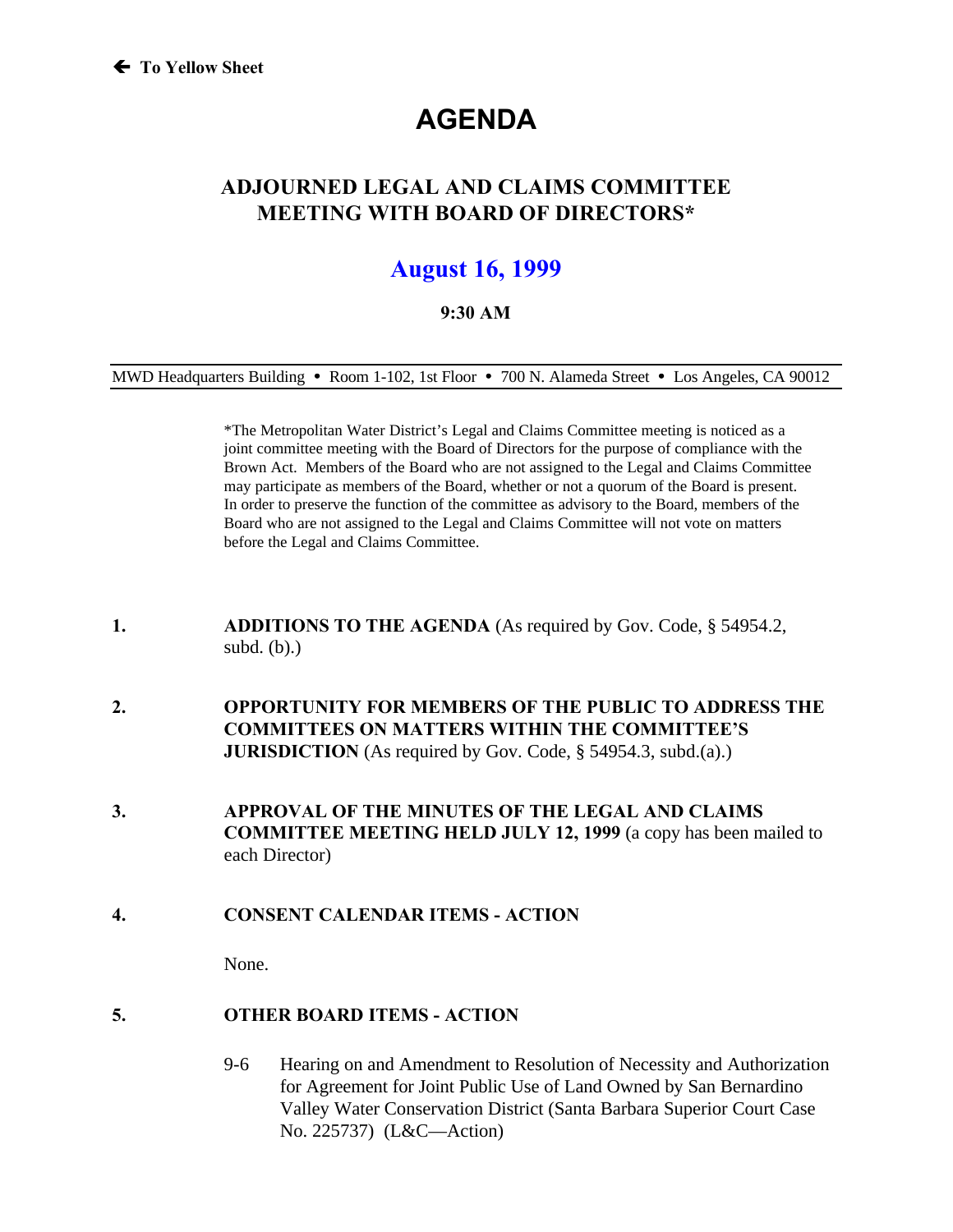# **Á To Yellow Sheet**

- 9-7 Report on Metropolitan Water District v. Hartford Fire Insurance Company, United States District Court Case No. 99-03825-GHK (Mcx) and Amendment of Contract for Legal Services **[Conference with Legal Counsel—Existing Litigation; to be heard in closed session pursuant to Gov.Code § 54956.9(a) and (b)]**  (L&C—Action)
- 9-8 Authorize Settlement of Eminent Domain Action Entitled The Metropolitan Water District of Southern California v. H. Jay Cozzolino, et al., San Bernardino County Superior Court Case No. SCV 42816, for the Inland Feeder Project **[Conference with Legal Counsel—Existing Litigation, to be heard in closed session pursuant to Gov.Code § 54956.9(a).]** (L&C—Action)
- 9-9 Authorize Settlement of Eminent Domain action Entitled The Metropolitan Water District of Southern California v. Rafael Fletes, et al. San Bernardino County Superior Court Case No. SCV 44155, for the Inland Feeder Project **[Conference with Legal Counsel—Existing Litigation, to be heard in closed session pursuant to Gov.Code § 54956.9(a)]** (L&C—Action)
- 9-10 Report on Anvar Alfi, et al. v. Metropolitan, LASC Case No. BC 191881; Dwayne Cargill v. Metropolitan, LASC Case No. BC 194444; Dewayne Cargill et al. v. Metropolitan et al, LASLC No. BS 052318 and Lee Ann Emirkhanian v. Metropolitan, LASC Case No. BC 210658; and Authorization to Amend Contracts with Special Counsel to Finance Costs of Litigation **[Conference with Legal Counsel—Existing Litigation (three cases pending); to be heard in closed session pursuant to Gov.Code, § 54956.9 (a)]** (L&C—Action)

# **6. BOARD INFORMATION ITEMS**

10-6 Stewardship Report on Metropolitan Operations Insurance for Fiscal Year 1998-99 (B&F, L&C—Info)

# **7. COMMITTEE ITEMS**

- a. Oral Update on Inland Feeder Property Condemnation Matters and Threatened Litigation, Identified by Owners' Names on Attachment **[Conference with Legal Counsel--Existing and Threatened Litigation; to be heard in closed session pursuant to Gov.Code, § 54956.9(a) and (b)]**
- b. Report on Issues Related to Wheeling Legislation (L&C, WP&R)
- c. Report Under Administrative Code Section 6433 for the Quarter Ended June 30, 1999 (L&C; O&P)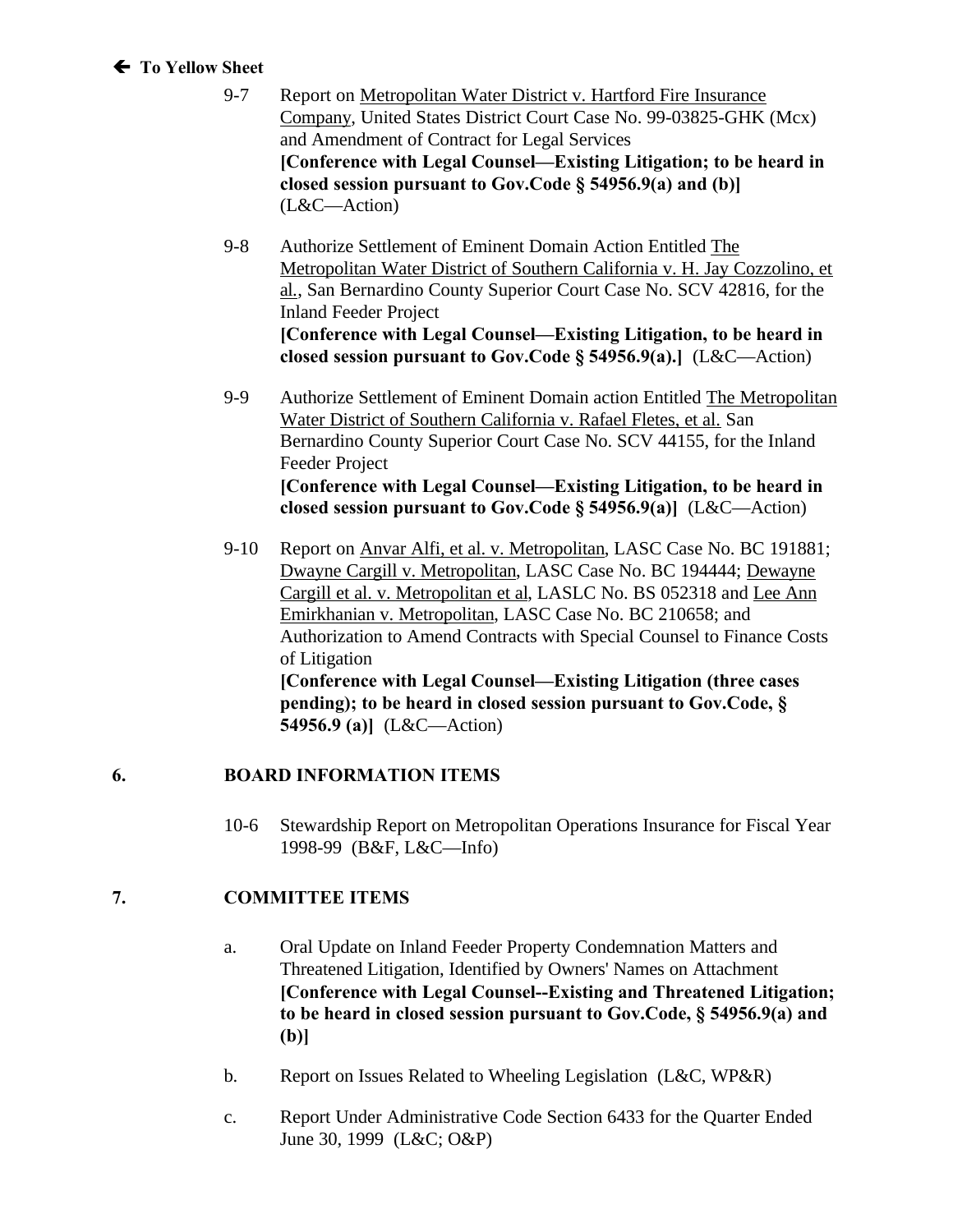#### **Á To Yellow Sheet**

- d. General Counsel's 1999-2000 Business Plan
- 10-1 Legal Department Report for June 1999

NOTE: At the discretion of the committee, all items appearing on this agenda, whether or not expressly listed for action, may be deliberated and may be subject to action by the committee.

> This committee reviews items and makes a recommendation for final action to the full Board of Directors. Final action will be taken by the Board of Directors. Agendas for the meeting of the Board of Directors may be obtained from the Executive Secretary. This committee will not take any final action that is binding on the Board, even when a quorum of the Board is present.

# **Attachment A**